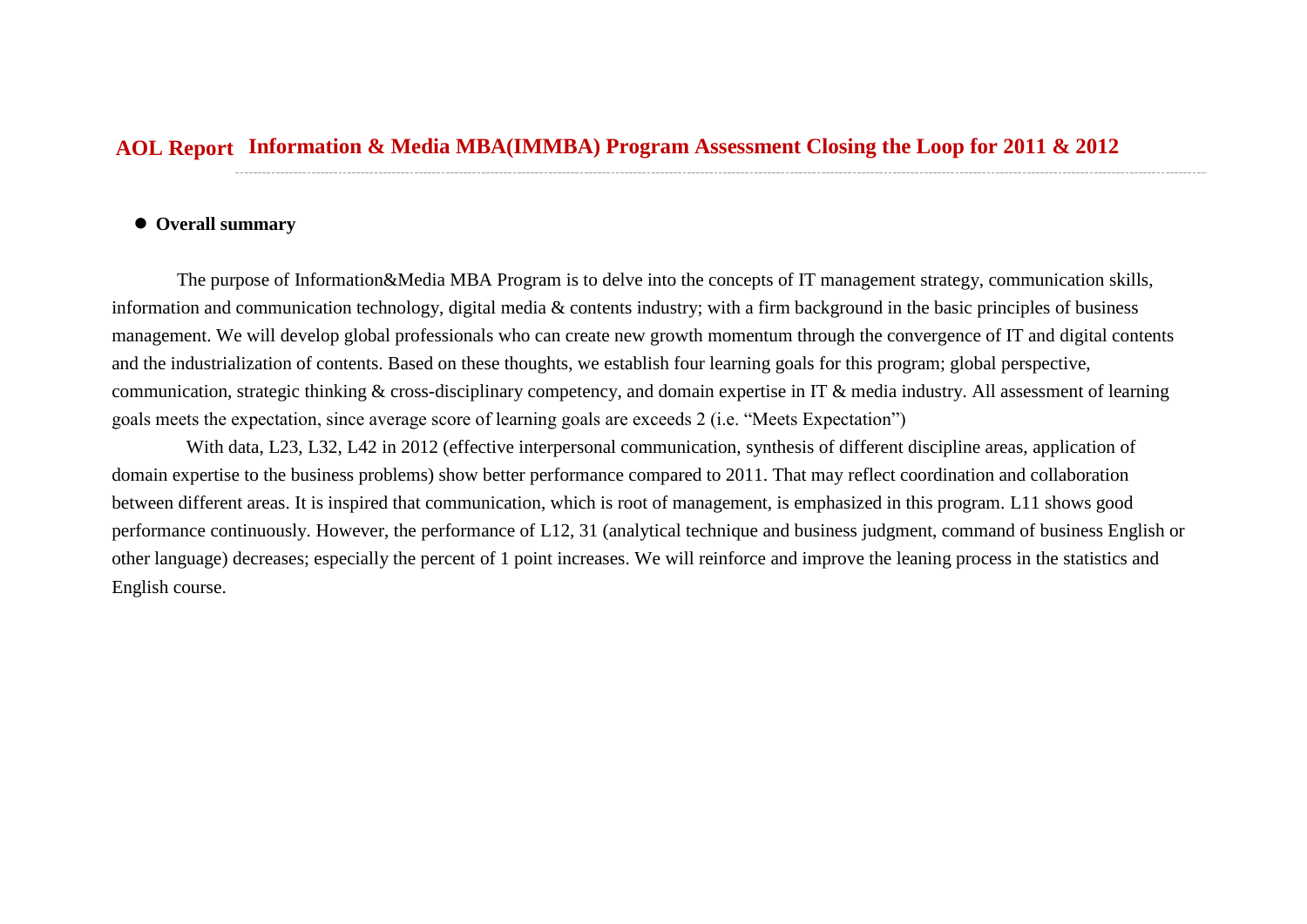## **Assessment**

| <b>Learning Objectives</b>                                                | Course                                      | Performance |        |               |                 | Result                                                                                                                                                                                                                                                                                                                          |
|---------------------------------------------------------------------------|---------------------------------------------|-------------|--------|---------------|-----------------|---------------------------------------------------------------------------------------------------------------------------------------------------------------------------------------------------------------------------------------------------------------------------------------------------------------------------------|
|                                                                           |                                             | Level (%)   |        |               | Date            |                                                                                                                                                                                                                                                                                                                                 |
|                                                                           |                                             | 3point      | 2point | <b>1point</b> | <b>Measured</b> |                                                                                                                                                                                                                                                                                                                                 |
| (L11) Our student will                                                    | IM 621 Value Innovation                     | 71.2%       | 28.8%  | 0.0%          | 2011Fall        | The evaluated course is changed                                                                                                                                                                                                                                                                                                 |
| understand global business                                                | with IT                                     |             |        |               |                 | from 'Overview of Internet                                                                                                                                                                                                                                                                                                      |
| issues and relate current<br>issues to emerging<br>business opportunities |                                             | 72.2%       | 27.8%  | 0.0%          | 2012Fall        | Technologies' to 'Financial<br>Management' due to curriculum<br>changes.                                                                                                                                                                                                                                                        |
| (L12) Our students will<br>have command of business                       | IM 554 Overview of<br>Internet Technologies | 74.1%       | 25.9%  | 0.0%          | 2011Fall        | In L11, the performance is slightly<br>improved compared to 2011 (1%                                                                                                                                                                                                                                                            |
| English or other language<br>of major global market                       | IM 515 Financial<br>Management              | 50.0%       | 46.7%  | 3.3%          | 2012Fall        | move to 3points from 2points).<br>However, in case of L12, the<br>performance decreases. This is<br>caused due to the course change,<br>because financial fields have<br>terminologies unfamiliar to our<br>students.<br>To overcome this problem, the<br>program will focus on enhancing<br>business English related with L12. |
|                                                                           |                                             |             |        |               |                 |                                                                                                                                                                                                                                                                                                                                 |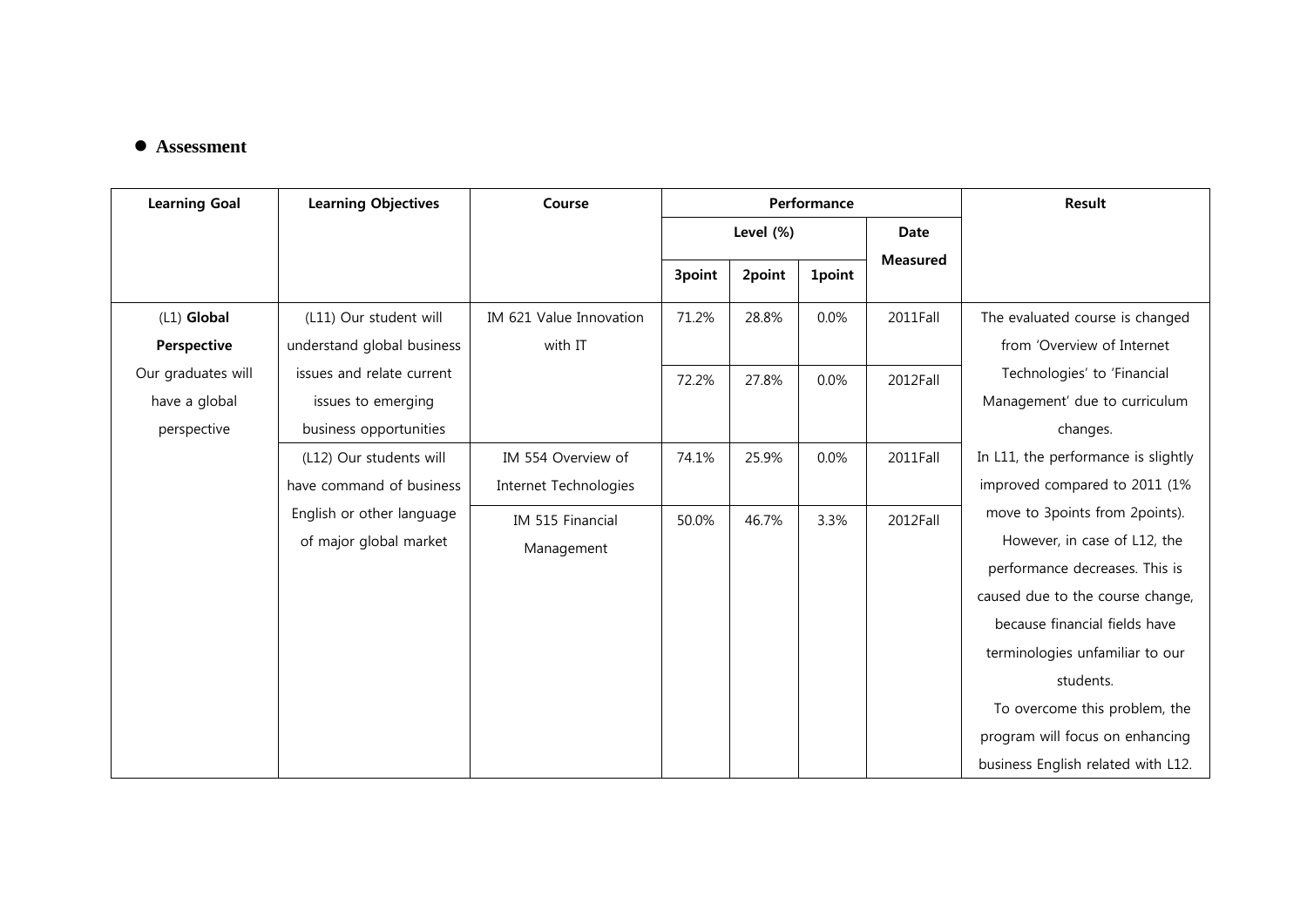| <b>Learning Goal</b>  | <b>Learning Objectives</b> | Course                  | Performance |        |               | <b>Result</b>   |                                         |
|-----------------------|----------------------------|-------------------------|-------------|--------|---------------|-----------------|-----------------------------------------|
|                       |                            |                         | Level (%)   |        |               | <b>Date</b>     |                                         |
|                       |                            |                         | 3point      | 2point | <b>1point</b> | <b>Measured</b> |                                         |
| (L2) Communication    | (L21) Our students will    | IM 621 Value Innovation | 60.1%       | 39.9%  | 0.0%          | 2011Fall        | The evaluated course is changed         |
| Our graduates will be | deliver effective          | with IT                 | 37.4%       | 62.6%  | $0.0\%$       | 2012Fall        | from 'Contents Development              |
| effective             | presentation accompanied   |                         |             |        |               |                 | Strategy' to 'Financial Management'     |
| communicators         | with proper media          |                         |             |        |               |                 | and 'Value Innovation with IT' due      |
|                       | technology                 |                         |             |        |               |                 | to curriculum changes.                  |
|                       | (L22) Our student will     | IM 662 Contents         | 33.3%       | 63.7%  | 3.0%          | 2011Fall        | Our students show improvements          |
|                       | produce professional       | Development Strategy    |             |        |               |                 | about producing professional            |
|                       | business documents         | IM 515 Financial        | 60.7%       | 36.0%  | 3.3%          | 2012Fall        | business documents and                  |
|                       |                            | Management              |             |        |               |                 | communication in team (i.e. L22,        |
|                       | (L23) Our students will    | IM 662 Contents         | 44.4%       | 55.6%  | 0.0%          | 2011Fall        | L23). However, the percent of 3         |
|                       | demonstrate effective      | Development Strategy    |             |        |               |                 | points decreases in effective           |
|                       | interpersonal              | IM 621 Value Innovation | 77.2%       | 22.8%  | $0.0\%$       | 2012Fall        | presentation (i.e. L21). We will try to |
|                       | communication in a team    | with IT                 |             |        |               |                 | enhance the presentation skills for     |
|                       | setting                    |                         |             |        |               |                 | them.                                   |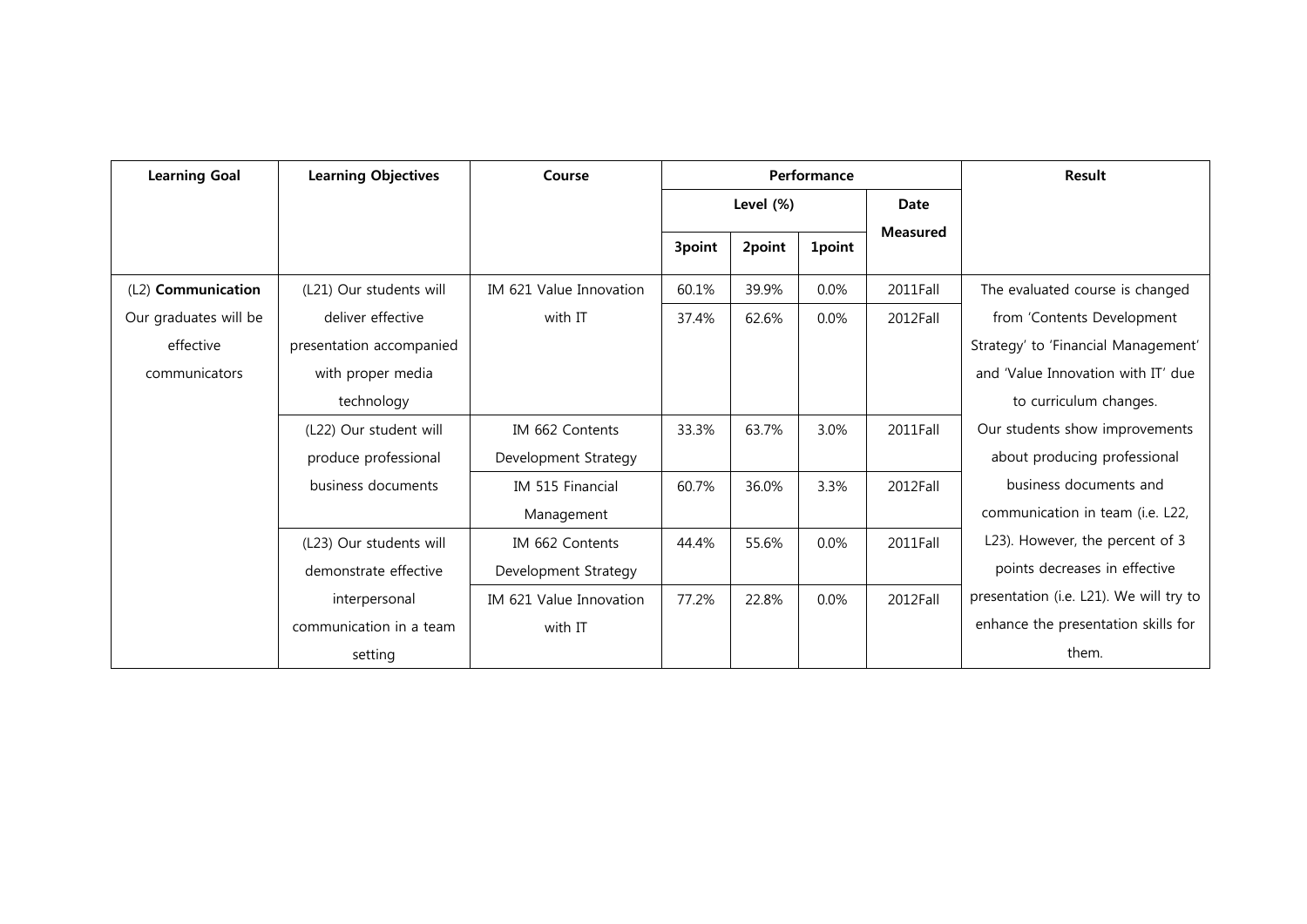| <b>Learning Goal</b>                                                                   | <b>Learning Objectives</b>                                                                                 | Course                             | Performance |        |               |                 | Result                                                                                                                                       |
|----------------------------------------------------------------------------------------|------------------------------------------------------------------------------------------------------------|------------------------------------|-------------|--------|---------------|-----------------|----------------------------------------------------------------------------------------------------------------------------------------------|
|                                                                                        |                                                                                                            |                                    | Level (%)   |        |               | Date            |                                                                                                                                              |
|                                                                                        |                                                                                                            |                                    | 3point      | 2point | <b>1point</b> | <b>Measured</b> |                                                                                                                                              |
| (L3) Strategic Thinking                                                                | (L31) Our student will use                                                                                 | IM 662 Contents                    | 51.7%       | 48.3%  | $0.0\%$       | 2011Fall        | The evaluated course is changed                                                                                                              |
| & Cross-disciplinary                                                                   | appropriate analytical                                                                                     | Development Strategy               |             |        |               |                 | from 'Contents Development                                                                                                                   |
| Competency<br>Our graduates will be<br>able to strategically<br>analyze business cases | techniques to solve<br>business problems and will<br>demonstrate the ability of<br>sound business judgment | IM 515 Financial<br>Management     | 57.3%       | 40.0%  | 2.7%          | 2012Fall        | Strategy' to 'Financial Management'<br>due to curriculum changes.<br>Our students show great<br>improvements about synthesizing              |
| and integrate different<br>disciplines in solving<br>business problems                 | (L32) Our students will<br>synthesize different<br>discipline areas                                        | IM 621 Value Innovation<br>with IT | 48.4%       | 51.6%  | 0.0%          | 2011Fall        | different discipline areas (i.e. L32).<br>In case of analytical technique and<br>business judgment (i.e. L31), both                          |
|                                                                                        |                                                                                                            |                                    | 82.6%       | 17.4%  | $0.0\%$       | 2012Fall        | the percent of 3points students and<br>1points students improve. We<br>check the course contents and find<br>them helpful for every student. |